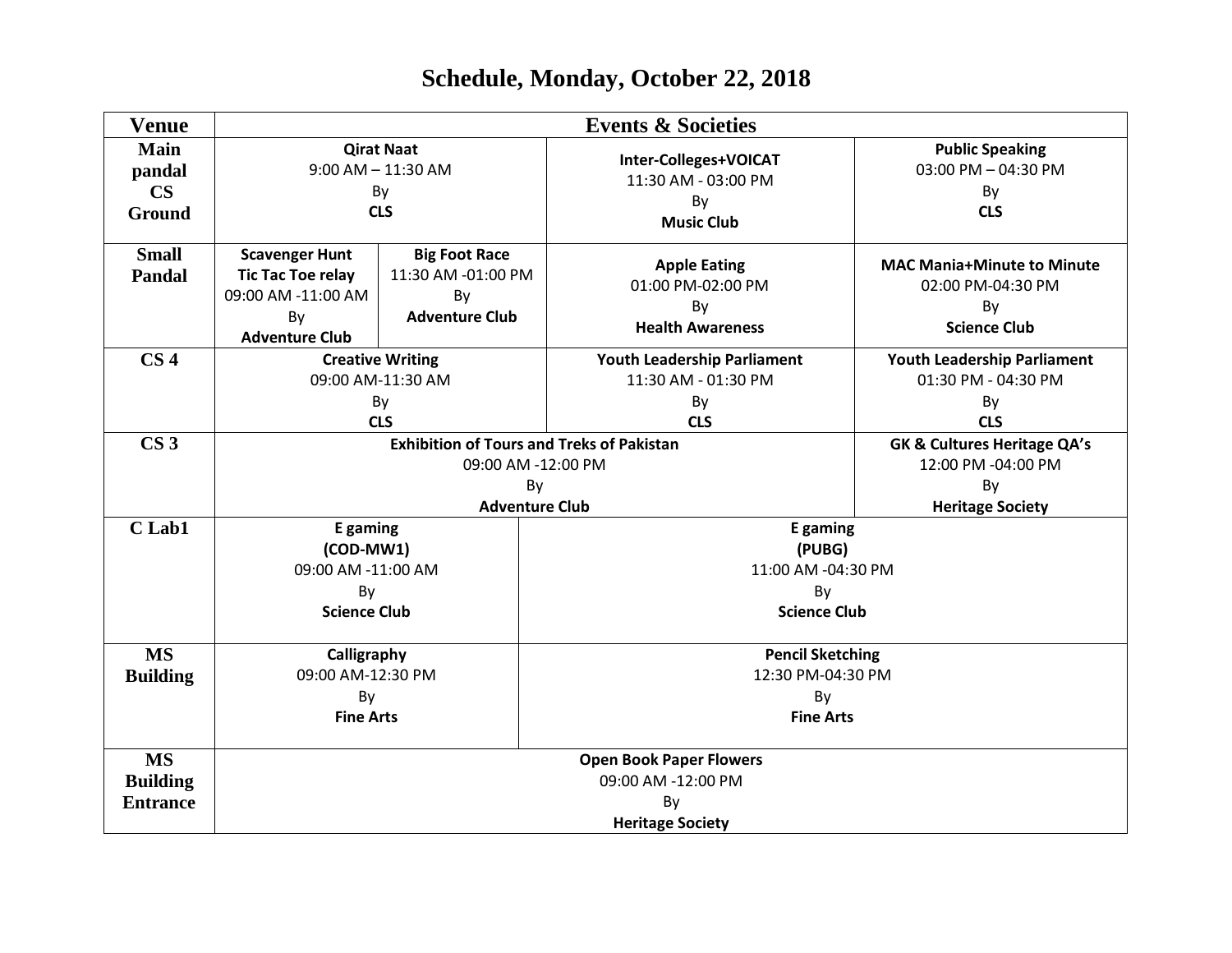| <b>Main</b>       | <b>Safety Driving awareness literature</b> | <b>Stress Free Bridges</b>        |  |  |
|-------------------|--------------------------------------------|-----------------------------------|--|--|
| <b>Building</b>   | 09:00 AM -04:00 PM                         | 01:30 PM-04:30 PM                 |  |  |
| <b>Entrance</b>   | By                                         | By                                |  |  |
|                   | <b>Adventure Club</b>                      | <b>ASHRAE</b>                     |  |  |
| <b>CS Ground</b>  |                                            | <b>Hurdle Race+Blind Football</b> |  |  |
|                   |                                            | $9:00$ AM $-$ 01:00 PM            |  |  |
|                   |                                            | By                                |  |  |
|                   |                                            | <b>Health Awareness</b>           |  |  |
| <b>Admissions</b> |                                            | <b>Skater Race</b>                |  |  |
| to                |                                            | $01:30$ PM $-04:30$ PM            |  |  |
| Workshops         | By                                         |                                   |  |  |
| Road              | <b>Health Awareness</b>                    |                                   |  |  |
| <b>Badminton</b>  | Antakshri (Student)                        |                                   |  |  |
| Court             | 10:30 AM to 1:30 PM                        |                                   |  |  |
|                   |                                            | By                                |  |  |
|                   | <b>Music Club</b>                          |                                   |  |  |

## **Schedule, Tuesday, October 23, 2018**

| Venue            | <b>Events &amp; Societies</b>                  |                                  |                                             |                       |  |
|------------------|------------------------------------------------|----------------------------------|---------------------------------------------|-----------------------|--|
| <b>Main</b>      | <b>Trilingual Declamation</b>                  | <b>Skits</b><br><b>LAAL Band</b> |                                             |                       |  |
| Pandal           | $09:00$ AM $- 11:00$ AM<br>11:00 AM - 01:30 PM |                                  | 01:30 PM - 04:30 PM                         |                       |  |
| <b>CS Ground</b> | By                                             | By                               | by                                          |                       |  |
|                  | <b>CLS</b>                                     | <b>Dramatics</b>                 | <b>Music Club</b>                           |                       |  |
| <b>Small</b>     | Water War                                      |                                  | <b>Traffic awareness and safety driving</b> | <b>Logical Ludo</b>   |  |
| Pandal           | 09:00 AM - 11 00 AM                            |                                  | tips and tools                              | 01:30 PM - 04 30 PM   |  |
|                  | By                                             |                                  | 11:00 AM - 01 00 PM                         | By                    |  |
|                  | <b>Adventure Club</b>                          |                                  | By                                          | <b>Adventure Club</b> |  |
|                  |                                                |                                  | <b>Adventure Club</b>                       |                       |  |
| CS <sub>4</sub>  | <b>Parliamentary Debates</b>                   |                                  | <b>Youth Leadership Parliament</b>          |                       |  |
|                  | 10:00 AM - 01:00 PM                            |                                  | 01:30 PM - 04:30 PM                         |                       |  |
|                  | By                                             |                                  | By                                          |                       |  |
|                  | <b>CLS</b>                                     |                                  | <b>CLS</b>                                  |                       |  |